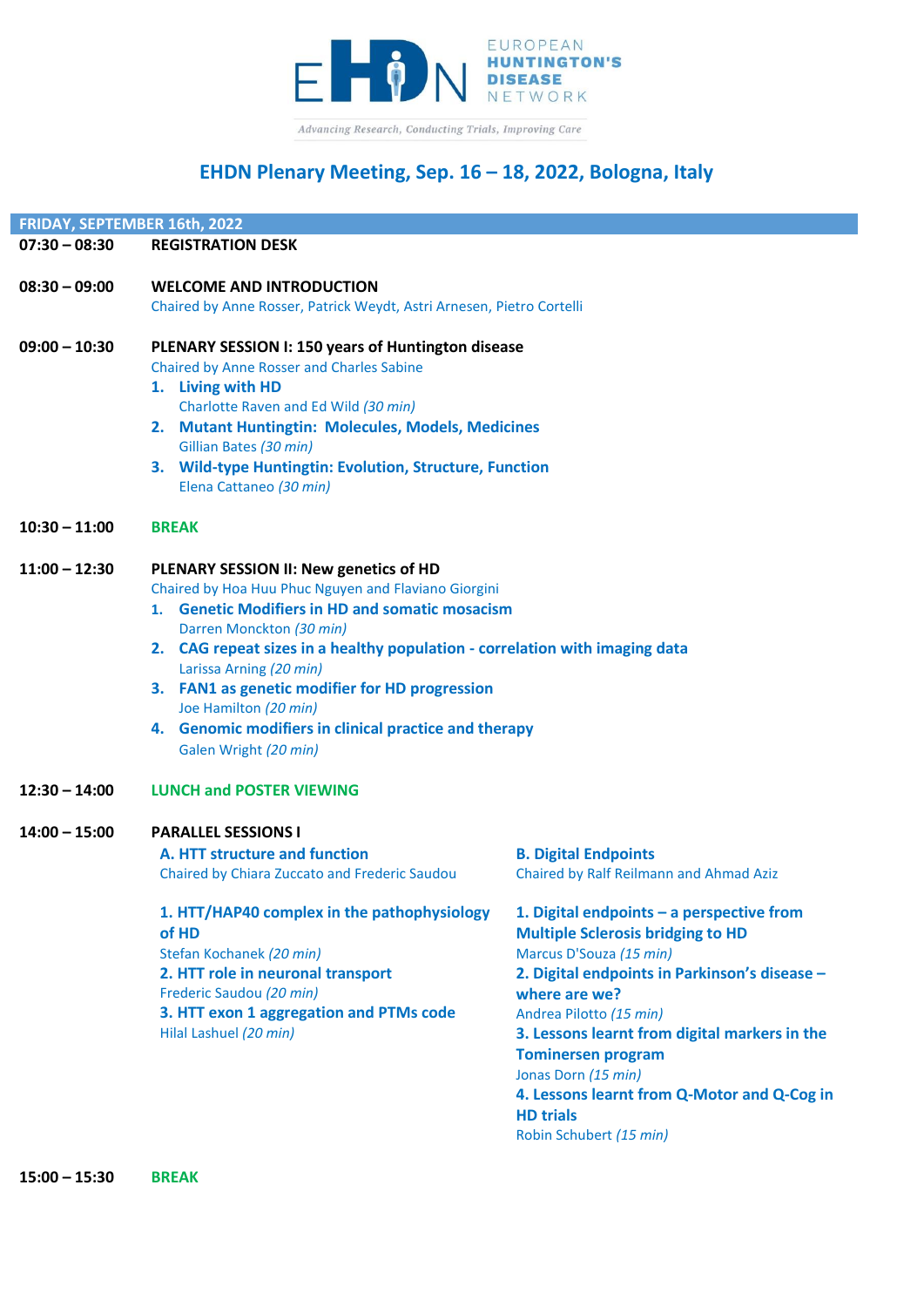

Advancing Research, Conducting Trials, Improving Care

| $15:30 - 17:00$ | PLENARY SESSION III: Approaches to quality of life and clinical management of HD<br>Chaired by Alzbeta Mühlbäck and Giorgos Papantoniou |
|-----------------|-----------------------------------------------------------------------------------------------------------------------------------------|
|                 | 1. Session Introduction                                                                                                                 |
|                 | Alzbeta Mühlbäck (5 min)                                                                                                                |
|                 | 2. Coping with Symptoms of HD - Patient Story                                                                                           |
|                 | Tess Persson (10 min)<br>3. Quality of Life and PROMs for HD                                                                            |
|                 | Steve McKenna (20 min)                                                                                                                  |
|                 | 4. Management of the Psychiatric Symptoms in HD                                                                                         |
|                 | Duncan McLauchlan (20 min)                                                                                                              |
|                 | 5. Managing Cognitive Symptoms and Neurocognitive Rehabilitation                                                                        |
|                 | <b>TBD</b> (20 min)<br>6. Panel Discussion (15 min)                                                                                     |
|                 |                                                                                                                                         |
| $17:00 - 17:30$ | <b>BREAK</b>                                                                                                                            |
| $17:30 - 18.30$ | <b>Working Groups Session</b>                                                                                                           |
|                 | Chaired by Michael Orth and Kristina Becanovic                                                                                          |
|                 |                                                                                                                                         |
| $18:30 - 19:15$ | <b>SHORT COMMUNICATIONS I</b>                                                                                                           |
|                 | Chaired by Maria Björkqvist and Marco Onorati                                                                                           |
| $19:15 - 20:00$ | <b>Evening session: Special Lecture by Nora Guthrie</b>                                                                                 |
|                 | Chaired by Michaela Winkelmann and Patrick Weydt                                                                                        |
|                 |                                                                                                                                         |
| 20:00           | <b>DINNER ON YOUR OWN</b>                                                                                                               |
|                 |                                                                                                                                         |
|                 | <b>Gene banner and lay event</b>                                                                                                        |
|                 | SATURDAY, SEPTEMBER 17th, 2022                                                                                                          |
| $08:00 - 09:15$ | <b>MEET THE EXPERT BREAKFAST SESSION*</b>                                                                                               |
|                 |                                                                                                                                         |
| $09:30 - 11:00$ | PLENARY SESSION IV: Update on ongoing clinical trials                                                                                   |
|                 | Chaired by Sarah Tabrizi and Astri Arnesen                                                                                              |
|                 | 1. Prilenia                                                                                                                             |
|                 | Michael Hayden (10 min)                                                                                                                 |
|                 | 2. UniQure<br>David Cooper (10 min)                                                                                                     |
|                 | 3. Wave                                                                                                                                 |
|                 | Michael Panzara (10 min)                                                                                                                |
|                 | 4. PTC                                                                                                                                  |
|                 | Brian Beers (10 min)                                                                                                                    |
|                 | <b>5. TBD</b> (10 min)                                                                                                                  |
|                 | <b>6. SOM Biotech</b>                                                                                                                   |
|                 | Catherine Scart (10 min)                                                                                                                |
|                 | 7. Panel Discussion (30 min)                                                                                                            |
| $11:00 - 11:30$ | <b>BREAK</b>                                                                                                                            |
| $11:30 - 12:15$ | <b>SHORT COMMUNICATIONS II</b>                                                                                                          |
|                 | Chaired by Katrin Lindenberg and Anne Norremolle                                                                                        |

 $\mathbb{R}^2$ 

Chaired by Anne Rosser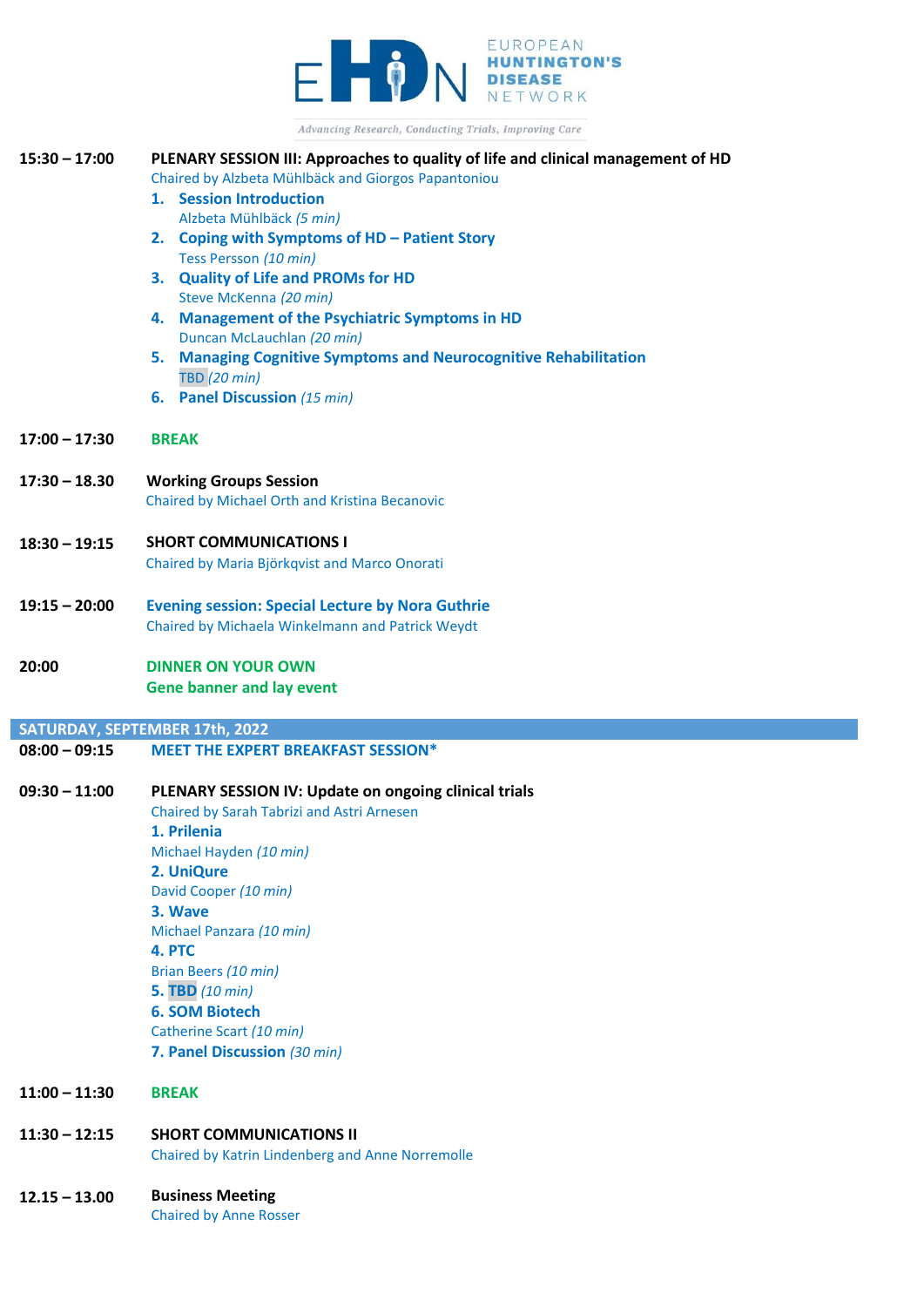

Advancing Research, Conducting Trials, Improving Care

## **13.00 – 14:30 LUNCH and POSTER VIEWING**

#### **14:30 – 15:30 PARALLEL SESSION II**

**A. The use of biomarkers in clinical trials of neurodegenerative disorders** Chaired by Maciej Figiel and Lauren Byrne

**1. Neurofilaments as biomarkers across neurodegenerative disorders** Henrik Zetterberg *(30 min)* **2. A novel ultrasensitive huntingtin assay to measure huntingtin protein in a polyglutamine length-independent manner** Douglas Macdonald *(15 min)* **3. An update on iMAGEmHTT - mHTT PET tracer development in the clinic** Aline Delva *(10 min)* **4. Outro - a perspective of unmet biomarker needs for HD therapeutic development** Lauren Byrne *(5 min)*

**B. Neurodevelopment/Pediatric/juvenile HD** Chaired by Sandrine Humbert and Peggy Nopoulos

**1. Axonal growth defects during development contribute to early HD signs** Mariacristina Capizzi *(20 min)* **2. Growth and development of the striatum in children and adolescents at risk for HD** Peggy Nopoulous *(20 min)* **3. Huntington disease in Kids** Ferdinando Squitieri *(20 min)*

**15.30 – 15:45 BREAK**

## **15:45 – 16:45 PARALLEL SESSION: III**

**A. White matter changes in HD** Chaired by Åsa Petersen and Mahmoud Pouladi

## **1. Oligodendrocyte dysfunction in Huntington disease** Mahmoud Pouladi *(20 min)* **2. Glial-specific transcriptomic changes in HD** Anna Williams *(20 min)*

**3. Imaging white matter changes in HD** TBD *(20 min)*

**B. Multidisciplinary care**  Chaired by Ruth Veenhuizen and Monica Busse

**1. Session Introduction** *(5 min)* **2. Moral deliberation and dilemmas in multidisciplinary care**  Ruth Veenhuizen *(10 min)* **3. Moving against resistance: implications for physiotherapy and physical activity** Una Jones *(12 min)* **4. Managing the transition from independence** Manon van Kampen *(12 min)* **5. Nutrition decision making**  Margret Knoll *(12 min)* **6. Panel Discussion** *(10 min)*

## **17:00 – 17:45 PLENARY LECTURE I: Lessons learnt from other neurodegenerative disorders: Protein vaccination to treat RAN translation in C9ORF ALS** Chaired by Patrick Weydt Speaker: Dieter Edbauer

- **17:45 – 18:15 PLENARY LECTURE II: HD-ISS - a primer for use in clinical research** Chaired by TBD Speaker: Sarah Tabrizi
- **18:15 – 19.00 ROUND TABLE DISCUSSION: What do results from clinical trials mean?** Chaired by Jean-Marc Burgunder Speaker: Serge Bakchine, Henrik Zetterberg, Bernhard Landwehrmeyer and TBD

#### **19:00 – 23:00 NETWORKING EVENING**

Finger Food, Drinks & Music // Photo exhibition 'Abandonment: From Landscapes to Mindscapes' by EHA